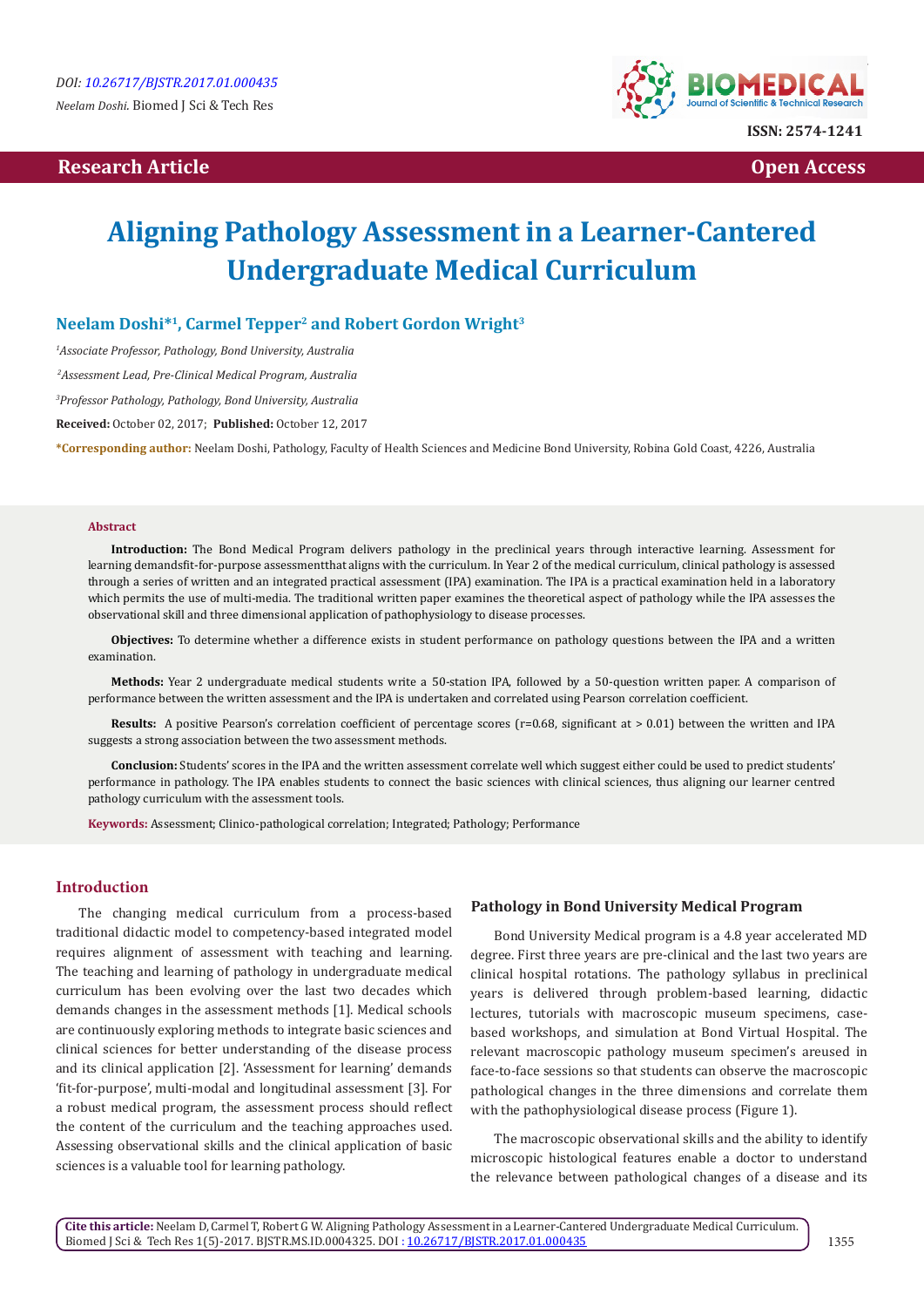clinical symptoms and signs and help to derive a clinical diagnosis which guides patient management. Pathologists work closely with clinicians to deliver holistic patient care. For example, when students see a museum specimen of papillary urothelial carcinoma in bladder, they can associate it with a patient's symptoms of hematuria and urinary frequency.



Figure 1 : Pathology tutorial with museum specimens.

Well-structured clinical vignettes are used in association with multi-media such as anatomy models, videos, macroscopic museum specimens, laboratory reports and histopathology images to assess learner's clinical reasoning skills. The IPA requires integration of knowledge and understanding of the disease process which can test the learner's three dimensional observational skills of pathology [6], to which the students are exposed during their face-to-face pathology teachings. Answering questions related to the gross specimens allows for integration of basic sciences with clinical sciences which aids in clinico-pathological correlation skill useful in clinical practice.

#### **Methods**

At Bond University, Year 2 students undertake an IPA and a multi-disciplinary written exam at the end of each semester. To measure any difference in students' performance between the written and practical assessment, this study presents the correlation between yearly cumulative performance of traditional written assessment and the new integrated practical assessment for 2015 Year 2 cohort. Students were de-identified and rankordered according to their yearly summative written and IPA score percentages. The cumulative raw scores over three semester exams for Year 2 (*n*=93) students were converted to percentages and rank ordered for boththe IPA and the written assessment.

They were grouped into quartiles of 1, 2, 3 and 4 against scores 0-25%, 26-50%, 51-75% and 76-100%, respectively and rankordered. Using a combination of statistical packages: Microsoft Excel (Microsoft, Redmond, WA) and SPSS ver. 23 (SPSS Inc., Chicago, IL), Pearson's correlation coefficient was calculated to find the strength of association between the two assessment modalities.

# **Integrated Pathology Assessment at Bond Medical Program**

Assessment of learning ensures learners competency and evaluates the quality of training program [4]. Assessment also drives further learning [5]. Over the years, pathology has been assessed through oral, written and practical examinations. In previous curricula at Bond Medical program , pathology was examined as a separate entity through written paper consisting of multiple choice questions (MCQ's), short answer questions (SAQ's) and extended matching questions ( EMQ's) which were recall questions not based on a clinical vignette.



**Figure 2 :** Year 2 Integrated Practical Assessment at Bond Medical School.

 In the current integrated examination, pathology is embedded within a clinical scenario, testing learners theoretical and practical application ability [1]. This helps to relate pathological processes to clinical problems through MCQs, SAQs, EMQs and objective structured practical examinations (OSPEs) and provide good face validity [6]. In 2015, along with a series of written papers (MCQ,SAQ, EMQ) students under took a clinical oriented integrated practical assessment(IPA)which is a hybrid of the 'old-spotter' and the OSPE [7]. The Bond University IPA (Figure 2) is a time-based, sequential 50-station practical exam, blueprinted against the learning outcomes and held in a laboratory setting (Figure 2).

#### **Results**

A 4x4 contingency table of quartile range was made to visualize the distribution of the IPA and written examination scores (Figure 3). Table 1 and Figure 3 highlights that 24 students scored better in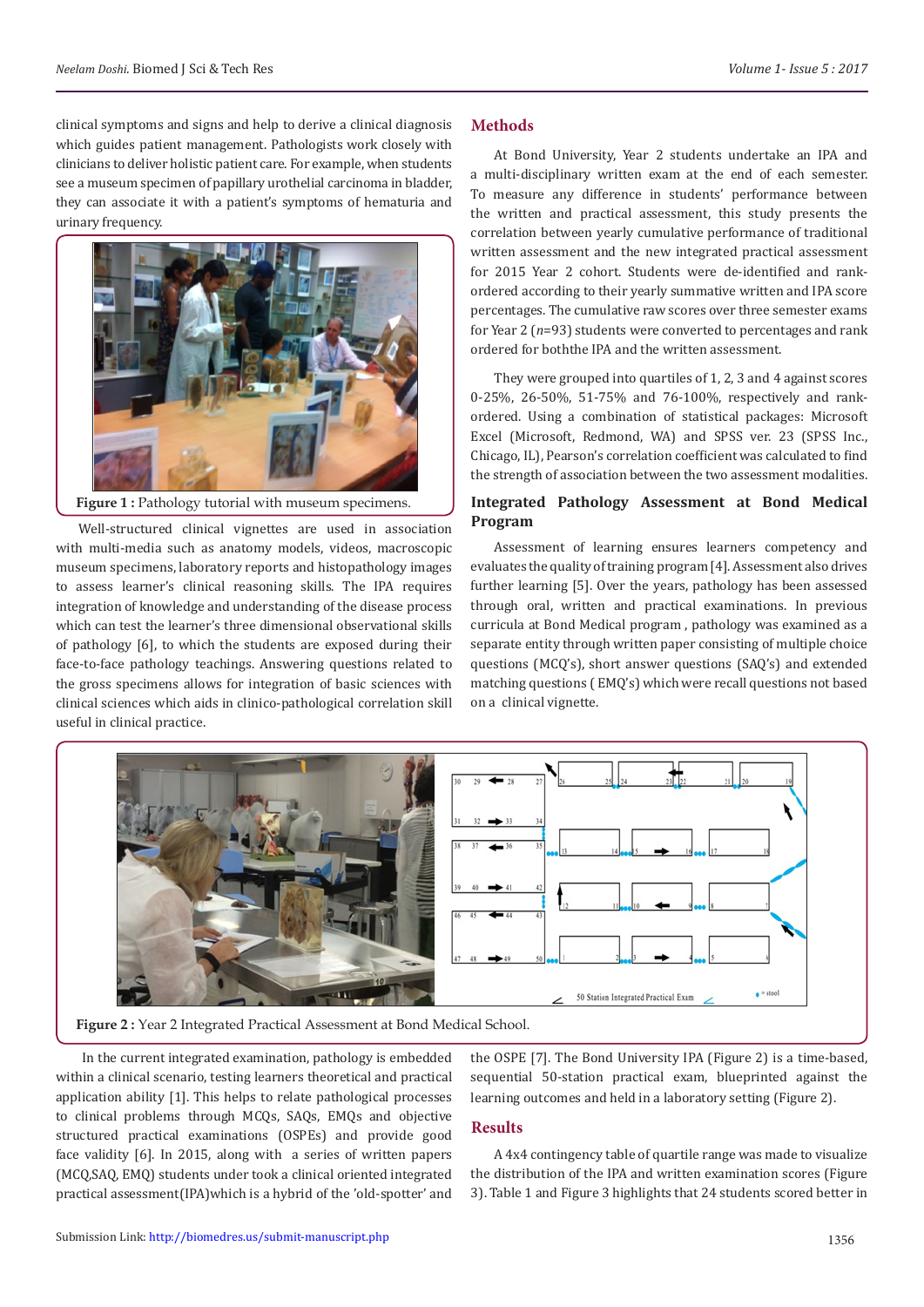IPA compared to 21 in written exam. The graph (Figure 3) shows that 18 students who did well quartile 4 in IPA were the same students who did well in the written and the 13 students who did poorly quartile 1 were the same in both assessment methods. This suggests that students in highest quartile 4 or lowest quartile1 maintained their performance irrespective of the assessment modality but students in mid-quartile 2 and 3 moved across.



**Figure 3 :** Correlation of quartile rank order between the IPA and written examination for 2015 cohort.

#### **Table 1.**

| <b>Student Exam Results</b> |                |
|-----------------------------|----------------|
| <b>Result</b>               | Students $(n)$ |
| Better on written           | 21             |
| Better on IPA               | 24             |
| No difference               | 48             |
| Total                       | 93             |



Table in (Figure 3) shows 51.6 % (48/93) of students' scores were not affected by assessment modality but it did affect the performance of the remaining 48.4 % (21+24) that either went up or down the quartile range when challenged with two different assessment methods. Figure 4 shows the positive Pearson's

correlation coefficient of percentage scores (*r*= 0.68, significant at > 0.01) between the two assessment methods. A scatter plot of two variables (IPA score % and written score %) shows the line of best fit is in the positive direction i.e. there is positive association between the two exams marks. Cronbach alpha is a measure of reliability [7] and a measure of0.7 which is closer to 1.0 suggests good reliability of our IPA exam.

## **Discussion**

Our study shows that higher number of students (n=24) did better with IPA when compared to written exam (n=21). Cronbach alpha of 0.7 indicates as a reliable assessment tool. Smith et al. [7] study on robust assessment method for anatomy-Integrated Anatomy Practical Paper (IAPP) revealed consistently strong reliability coefficients ( Cronbach alpha) of up to 0.923 and suggested that IAPP is an integrated, relatively cost-effective and fit-for-practice tool for assessing anatomical knowledge and application.

 The IPA was developed based on IAPP. The combination of wellstructured clinical vignettes and three dimensional observations of macroscopic specimen's allowstesting of the visual-spatial ability and gives students 'an experience of actual learning [8]. IPA helps to correlate structural pathology [5] to clinical symptoms and signs of a disease which fosters clinico-pathological correlation skills in students.

 Jones et al. [9] concluded in their study that introduction of 3D printed anatomical models could be a disruptive technology to improve surgical education and clinical practice. This re-enforces that three dimensional learning and correlation can happen with real life museum specimens and not with 3D printed pathology images.

# **Study Limitations**

This study suggests IPA to be a reliable exam tool based on a single small cohort size (n=93). This indicates directions for further study by collecting data on more cohorts.Students perception on IPA is not included which would help in understanding its advantages and disadvantages. The cost -effectiveness and logistic of running IPA needs to be considered. Inability to the handle pathology specimen in pots hinders the tactile aspect of deeper learning.

#### **Conclusion**

A strong association( $r = 0.68$ ) between the two assessment methods is shown by the positive Pearson's correlation curve. This suggests that the students' performance in the IPA correlated well with the written assessment, so either could be used to predict their learning. Written assessment examines the theoretical knowledge and the IPA assesses the three-dimensional application of knowledge to understand the pathophysiology of a disease. Though it is small single cohort study, it suggests that IPA could be a reliable and feasible assessment tool to integrate basic sciences with clinical sciences. This study reassures that the pathology teaching methods are aligned with the assessment tools in our undergraduate medical program.